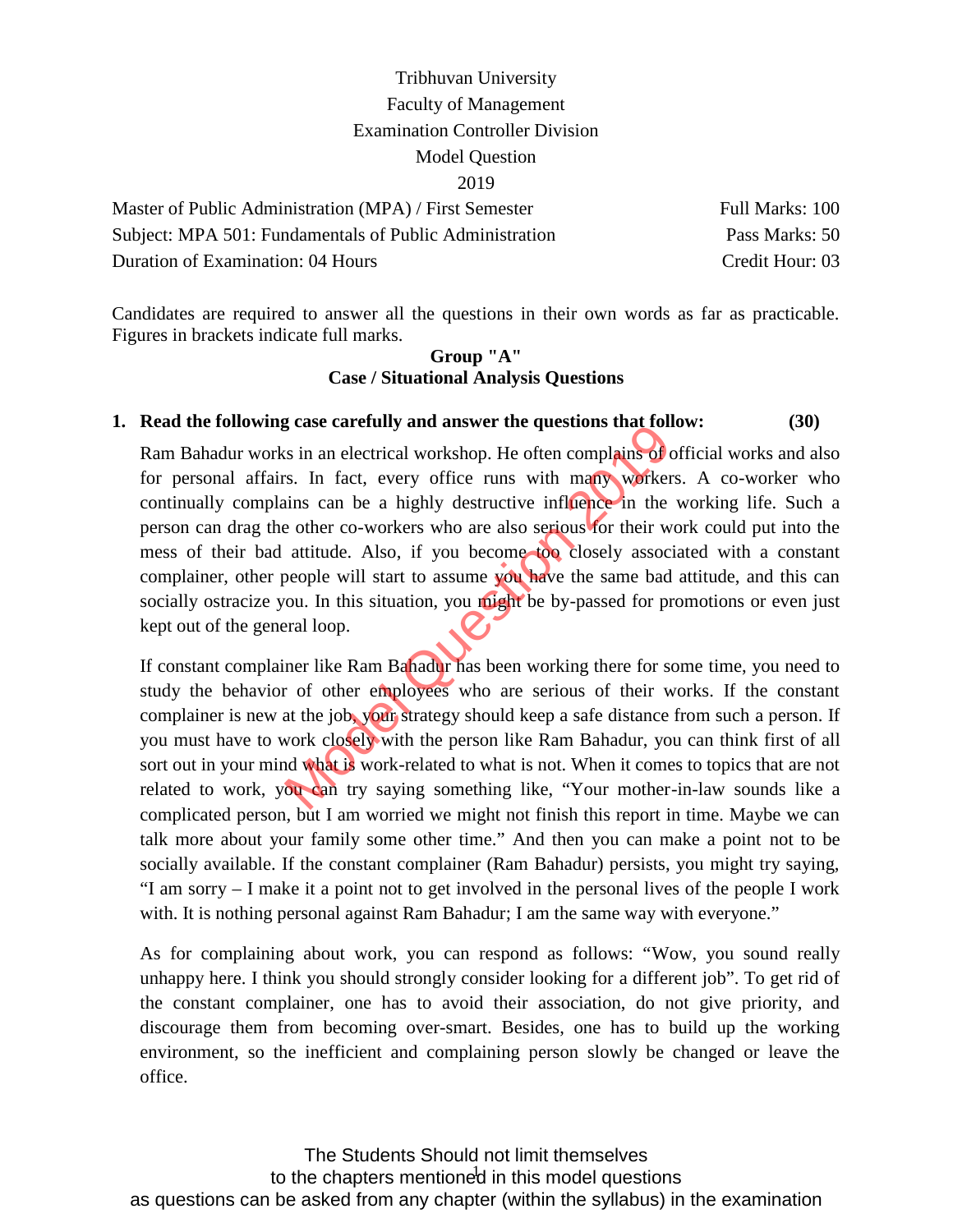# **Questions:**

- a. What would be the consequences for your career for having a close association with constant complainers?
- b. Why do you need to study the behavior of other veteran employees?
- c. What are the ways to avoid the constant complainers from their disturbances?

# **Group "B"**

#### **Problem Solving / Critical Analysis Questions**

#### *Answer any THREE Questions:* **(3×15=45)**

- 2. What do you understand by the dichotomy of public administration? Does it exist in the present context? Discuss
- 3. Discuss the major shift from classical theory to human relations theory of public administration.
- 4. Discuss the key features of the incremental theory of decision making highlighting its strengths and weakness.
- 5. What is New Public Management? How it differs from the traditional administrative system?

# **Group "C"**

# *Concept Based Short Answer Questions*

#### **Answer any FIVE Questions: (5×5=25)**

6. Discuss the major pillars of good governance and their relevance in administration.

- 7. Why is the system approach essential for managing public affairs? Discuss
- 8. What is the justification of less governance? Discuss
- 9. What do you understand by Contingency Approach to Public Administration? Discuss its importance. Express of the incremental theory of decision manufactures.<br>
Public Management? How it differs from the traditional public Management? How it differs from the traditional<br>
Concept Based Short Answer Questions<br>
estions:<br>
si
- 10. Discuss the significant features of postmodern public administration.
- 11. Discuss the importance of participative management.

§§§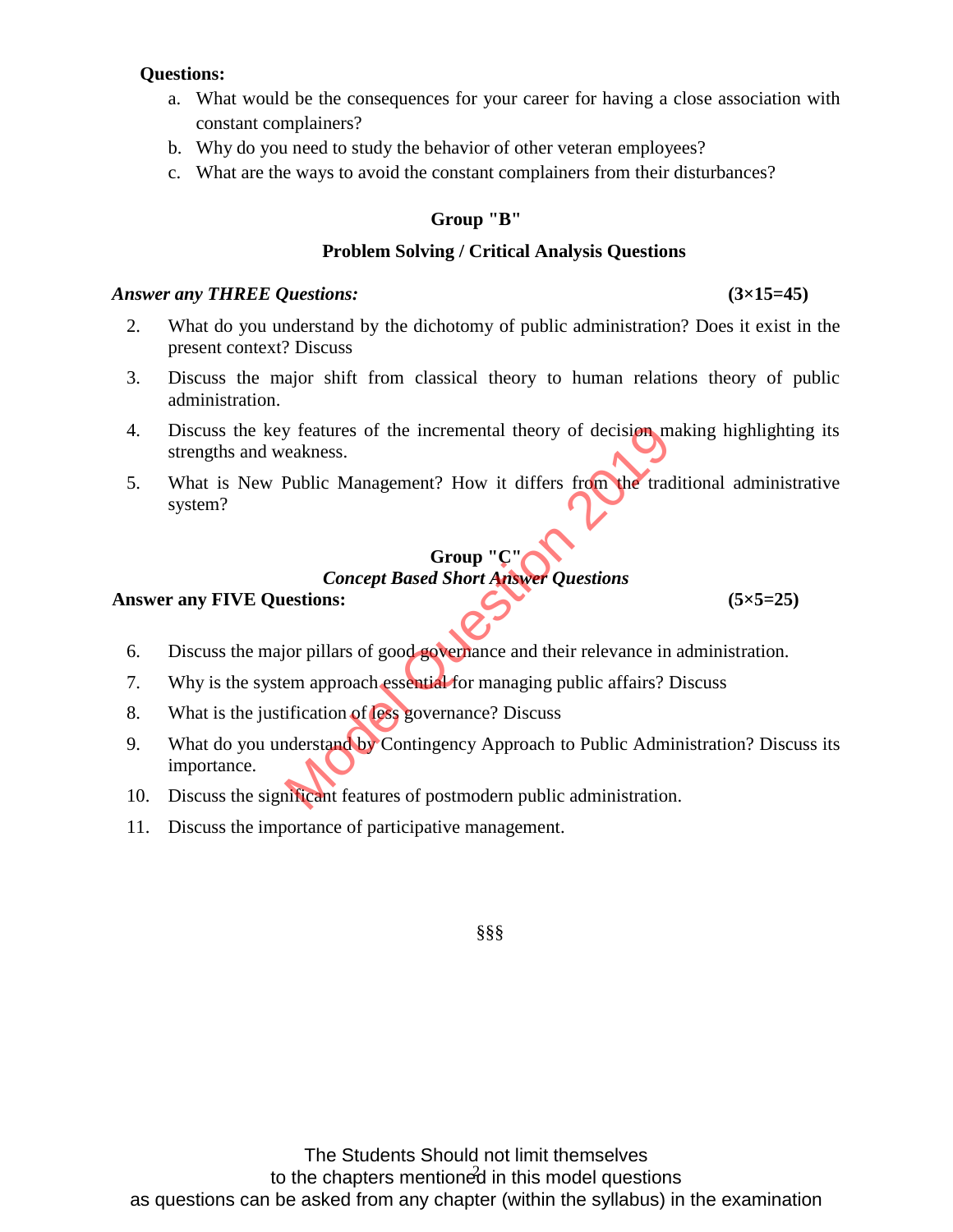#### 2019

| Master of Public Administration (MPA) / First Semester | Full Marks: 100 |
|--------------------------------------------------------|-----------------|
| Subject: MPA 502: Development Management-I             | Pass Marks: 50  |
| Duration of Examination: 04 Hours                      | Credit Hour: 03 |

Candidates are required to answer all the questions in their own words as far as practicable. Figures in brackets indicate full marks.

#### **Group "A"**

#### **Case / Situational Analysis Questions**

# **1. Read the following case carefully and answer the questions that follow: (30)**

In development discourse, the connections between economic growth, poverty, and inequality, has been one of the debates among scholars and policymakers in most developing countries like Nepal. Since the  $18<sup>th</sup>$  century to till now, poverty reduction has emerged a central concern for development policymakers and experts because it is an important component of the social dimension of development. Despite genuine efforts of different national and international stakeholders, poverty has remained in most parts of the world, threatening the pace of promoting the social welfare of the people. Thus, scholars and practitioners of development have paid greater attention to why eradicating poverty is so difficult, especially in developing countries. g case carefully and answer the questions that follo<br>liscourse, the connections between economic gr<br>none of the debates among scholars and policymaker<br>al. Since the 18<sup>th</sup> century to till now, poverty redu<br>or development p

Scholars have developed a cultural theory of poverty that focuses on behavioral causes for poverty in developing countries. It holds that the issues of poverty are linked to the culture of the people such as historical exploitation, patronage, indulgence, personalization of authority, ethnic and national identity to name but few. The poverty rooted in culture is found in backward communities where social structures create a culture to live a substandard life. Cultural factors obstruct the poor from participating in informal economic activities, access to education, political activities, social welfare activities, and organizations. It limits the poor to take advantages of social organizations and government organizations, leading them to remain poverty.

Although economic growth has been regarded as a precondition for overall poverty reduction in developing countries, there is intense debate and contradiction that economic growth contributes significantly to poverty alleviation. Most studies point to considerable heterogeneity in the poverty–growth relationship. Most empirical studies disaggregate a country's economy into three sectors: agriculture, industry, and services. They further divide each of the three economic sectors into two locations: urban and rural areas. The cross country evidence of developing countries shows that the sectoral composition of growth matters to the rate of poverty reduction. They found that growth in specific sectors is more poverty-reducing than growth in other sectors. Put differently, various production activities and different production sectors have different impacts on poverty reduction.

to the chapters mentioned in this model questions The Students Should not limit themselves as questions can be asked from any chapter (within the syllabus) in the examination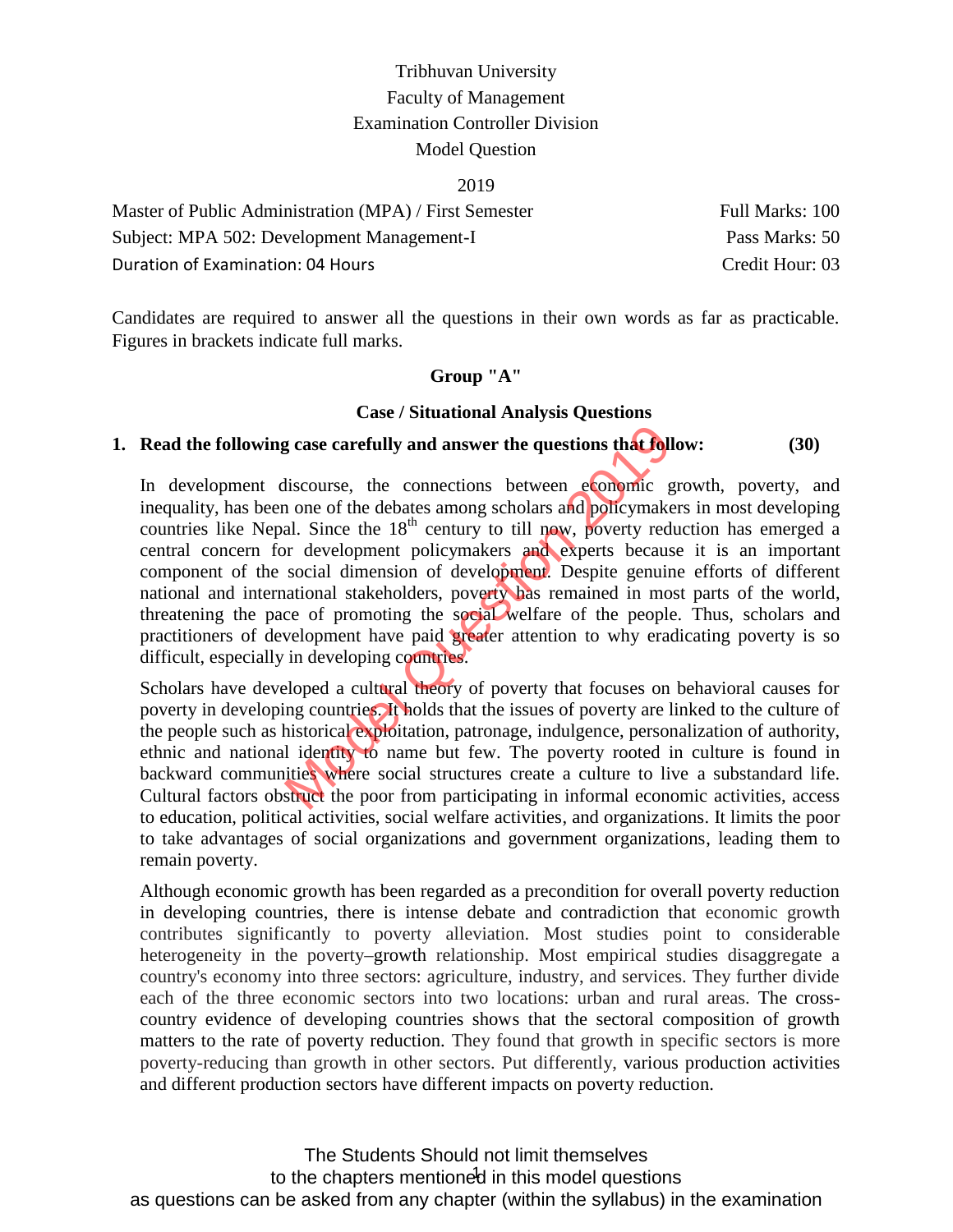The country-specific studies reveal that in India, agricultural and service sectors contributed more to poverty reduction in both urban and rural areas, whereas industrial growth did not relate to poverty. In South Africa and Taiwan, the growth of the industrial sector had a tremendous impact on poverty reduction. China's success against poverty since the reforms that began in the 1980s is undeniable. The case of China shows that the bulk of the decrease in poverty came from rural areas and growth in the agriculture sector did more to reduce poverty and inequality than other sectors. Similarly, in Indonesia, rural services growth was related to poverty declines in all sectors and locations, and rural agricultural growth was correlated with poverty declines in rural areas. Growth in the industrial sector appears to be less pro-poor.

The theme of this discussion is that only economic growth is not sufficient for poverty reduction. The economy is populated by two types of individuals: the poor and the rich. Economic growth that provides benefits to the rich often is not pro-poor. The idea is whether growth contributes to the real income of the poor and generates employment to unskilled labors as well as their real earnings. The sectoral employment intensity pattern of growth matters for poverty alleviation. Poverty reduction is often driven by labor income growth.

Similarly, rural economic growth is far more critical to national poverty reduction than urban economic growth. Likewise, agriculture plays a far more crucial role than growth in other sectors. Another essential factor for developing countries is the extent of the income disparities between urban and rural areas. In an economy where inequality is persistently low, the poor may obtain a higher share of the gains from growth than in an economy in which inequality is high. The study argues that rather than focusing on barriers to poverty reduction, a country needs to identify and focus on its potential factors of poverty reduction. momic growth is far more critical to national powerty<br>Likewise, agriculture plays a far more crucial role is<br>sential factor for developing countries is the ex-<br>u urban and rural areas. In an economy where ineq<br>obtain a hig

#### **Questions:**

- a. Why is reducing poverty so vital and challenging in developing countries like Nepal? How are the poor responsible for not coming out of poverty? Discuss.
- b. How do you examine the relationship between growth and poverty reduction? Does the sectoral growth matter for reducing poverty? Discuss with suitable examples.
- c. Based on the experiences drawn from other countries, what strategies do you suggest to policymakers to eradicate poverty in Nepal?

**Group "B"**

# **Problem Solving / Critical Analysis Questions**

#### *Answer any THREE Questions:* **(3×15=45)**

- 2. What is the nature of development? Why is it necessary to examine different dimensions while assessing the development of a state?
- 3. How do you evaluate the positive and negative aspects of the bureaucratic model in accelerating the pace of development? Discuss.
- 4. According to Fred W. Riggs, what are the major features of the administration of a prismatic society? Do these features exist in the administration of Nepal? Elucidate.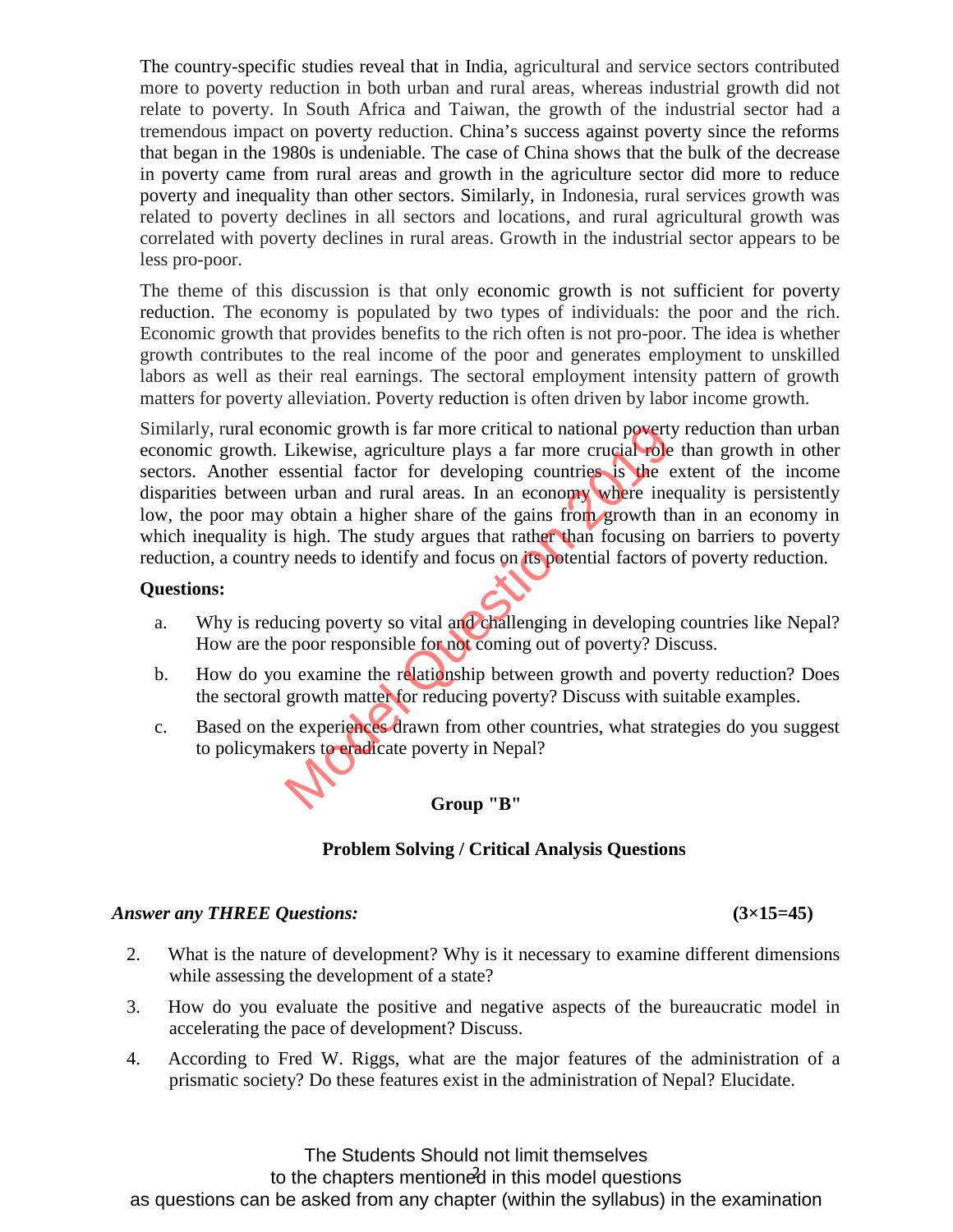5. What do you mean by institution and institution building? Does institution-building matter in the public sector management in the context of Nepal? Discuss.

## **Group "C"**

## **Concept Oriented Short Answer Questions**

#### **Answer any FIVE Questions: (5×5=25)**

.

- 6. Briefly describe the indicators of social and cultural development.
- 7. What do you mean by the structural-functional approach?
- 8. How does decentralization facilitate development at the local level?
- 9. Why does nation-building matter in the context of development?
- 10. Why is people's participation necessary in development?
- 11. Human resources and capital resources are important in accelerating the pace of development. Elucidate this statement.

§§§ Model Question 2019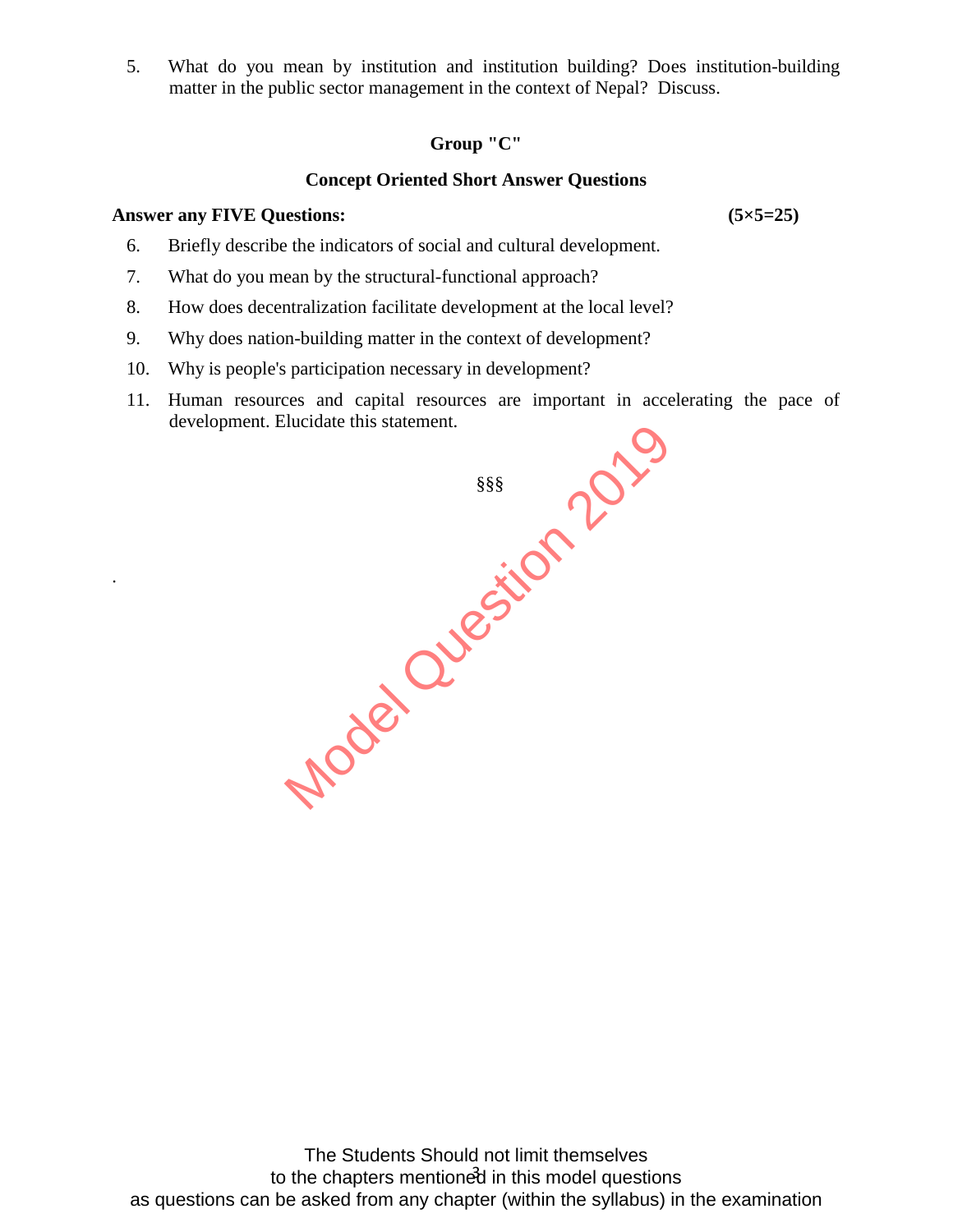#### 2019

| Master of Public Administration (MPA) / First Semester    | Full Marks: 100 |
|-----------------------------------------------------------|-----------------|
| Subject: MPA 503: Public Sector Human Resource Management | Pass Marks: 50  |
| Duration of Examination: 04 Hours                         | Credit Hour: 03 |

Candidates are required to answer all the questions in their own words as far as practicable. Figures in brackets indicate full marks.

#### **Group "A"**

#### **Case / Situational Analysis Questions**

# **1. Read the following case carefully and answer the questions that follow: (30)**

The most important assets of all types of organization are their people, and the management of people has increasingly been a key element to achieve stipulated goals of the organizations. Calls for reform of civil service systems and redefinition of the roles of human resources office in the public sector have been one of the prominent issues in contemporary human resource management (HRM). Accordingly, all levels of governments –federal, state, municipal, and local- are searching for new ways to reform their human resource management practices. They are looking at how public sector employees continue to change in a complex government environment. This changing perspective on HRM clearly emphasizes the changing roles of human resource offices and human resource (HR) managers from regulatory and clearinghouse functions towards strategic human resource management. Case / Situational Analysis Questions<br>ng case carefully and answer the questions that fol<br>tant assets of all types of organization are their<br>eople has increasingly been a key element to achieve<br>. Calls for reform of civil

Policymakers are also *increasingly* dissatisfied with traditional roles of HR offices and functions performed by HR. Past criticisms of HR offices focused on human resources' excessive concern with strict compliance with the rules and procedures rather than results. The critiques of traditional HR system led to the civil service reform across the world. Over a few decades, reformers and policymakers have discussed particularly three models of HRM, namely traditional model, reform model, and strategic model.

The traditional model of public human resource management focuses on a central personnel organization such as the civil service commission. Under this model, service delivery is centralized; communication is primarily top-down, and directives and central personal agencies focus only on enforcement of rules and policies uniformly. The reform model seeks to decentralize authority and decision-making power related to important human resource management functions such as recruitment and selection downward to the operating various organizational units and lower-level managers. In many cases, decisions may be taken by lower-level units with little knowledge of modern human resource management practices. This reform model is more manager-centered and may impede the overall goals of the organizations.

The strategic model also realizes the benefits of centralized HR functions and regards service delivery as a collaborative effort between central agencies and lower-level managers. It seeks to balance the competing demands of both traditional and reform models. This model is goal-oriented. It focuses on human resource practices to achieve The Students Should not limit themselves

to the chapters mentioned in this model questions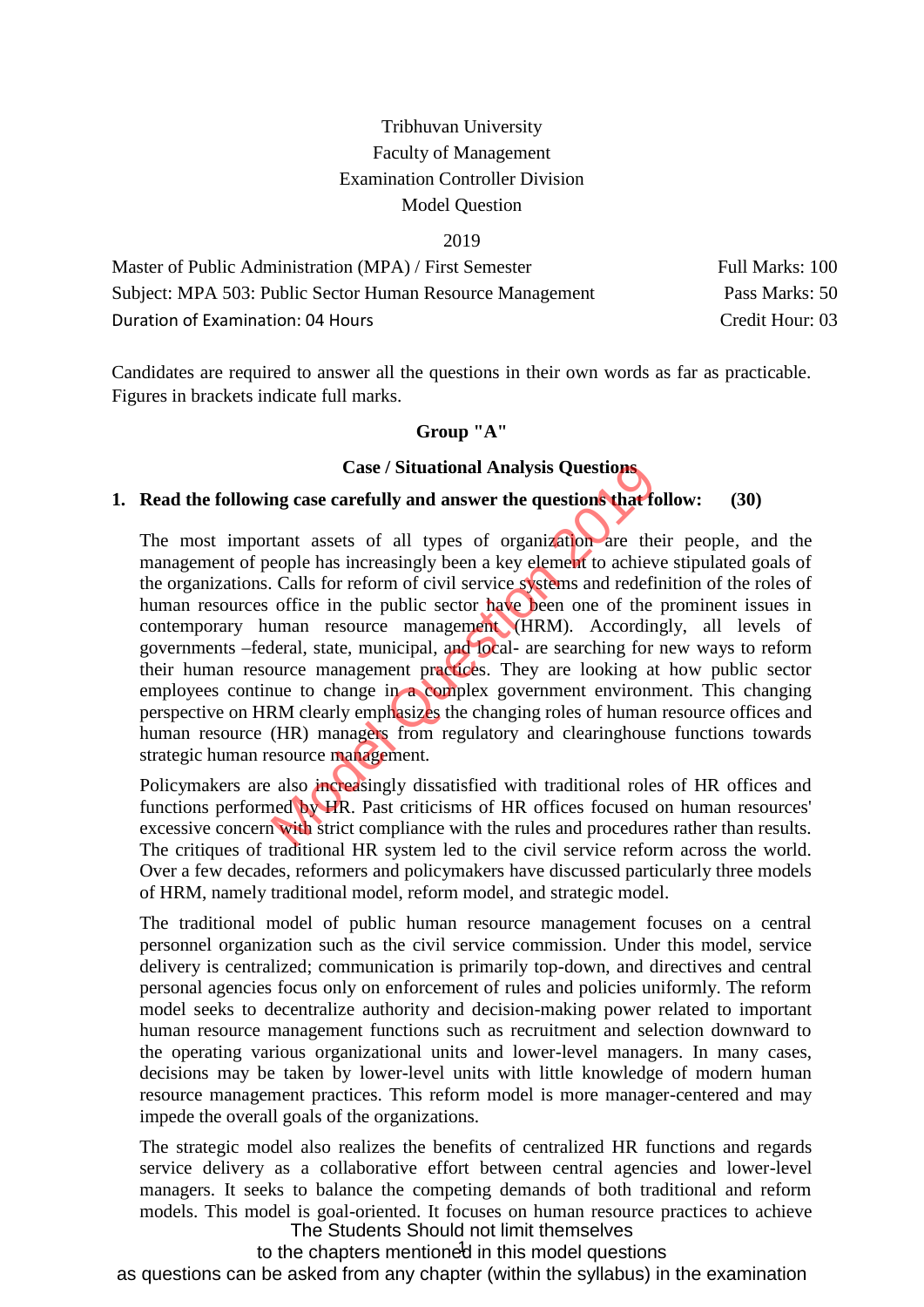the overall goals of organizations and multidirectional communication. Accordingly, human resources are not engaged simply in handling routine tasks and providing services to the people. HR offices and HR managers are considered as an integral part of the overall mission of the organizations. Contemporary HR practices in government also emphasize the move away from their traditional roles, including routine personnel transactions and enforcement of rigid HR laws to new roles aligned with the mission and goals of public organizations.

#### **Questions:**

- a. Why did governments and policymakers look for the new roles of HR offices and HR managers? Discuss.
- b. How do you differentiate the reform model from the strategic model of HRM practices?
- c. If you are asked to provide your ideas on HR, what would be your suggestions to reform in the existing HR practices in the government in Nepal? List your suggestions.

# **Group "B"**

# **Problem Solving / Critical Analysis Questions**

#### *Answer any THREE Questions:* **(3×15=45)**

- **2.** What do you mean by HR policies? Why does it matter for an organization? Does an organization always need HR policies?
- 3. What is career development? How does human resource management system of organizations facilitate career development of their employees? Explain.
- 4. Why are health and safety important in the workplace? If you are appointed as a manager, what measures would you adopt to ensure the health and safety of your employees? Discuss. Group "B"<br>
Problem Solving / Critical Analysis Questions<br>
Questions:<br>
mean by HR policies? Why does in matter for an orga<br>
always need HR policies?<br>
er development? How does human resource mana<br>
facilitate career developme
- 5. Why is strategic human resource management (SHRM) important in the public sector? In your opinion, what factors need to take into consideration to adopt SHRM in the public sector?

# **Group "C"**

#### *Concept-Based Short Answer Questions*

#### **Answer any FIVE Questions: (5×5=25)**

- 6. Describe the evolution of human resource management in the public sector.
- 7. What roles does Public Service Commission play in the selection of civil servants in Nepal?
- 8. How do you examine the need for socialization in organizations?
- 9. Training is an essential component of human development. Explain.
- 10. What are the purposes of providing employee benefits?
- 11. Why do employees engage in collective bargaining?

#### §§§

The Students Should not limit themselves

to the chapters mentioned in this model questions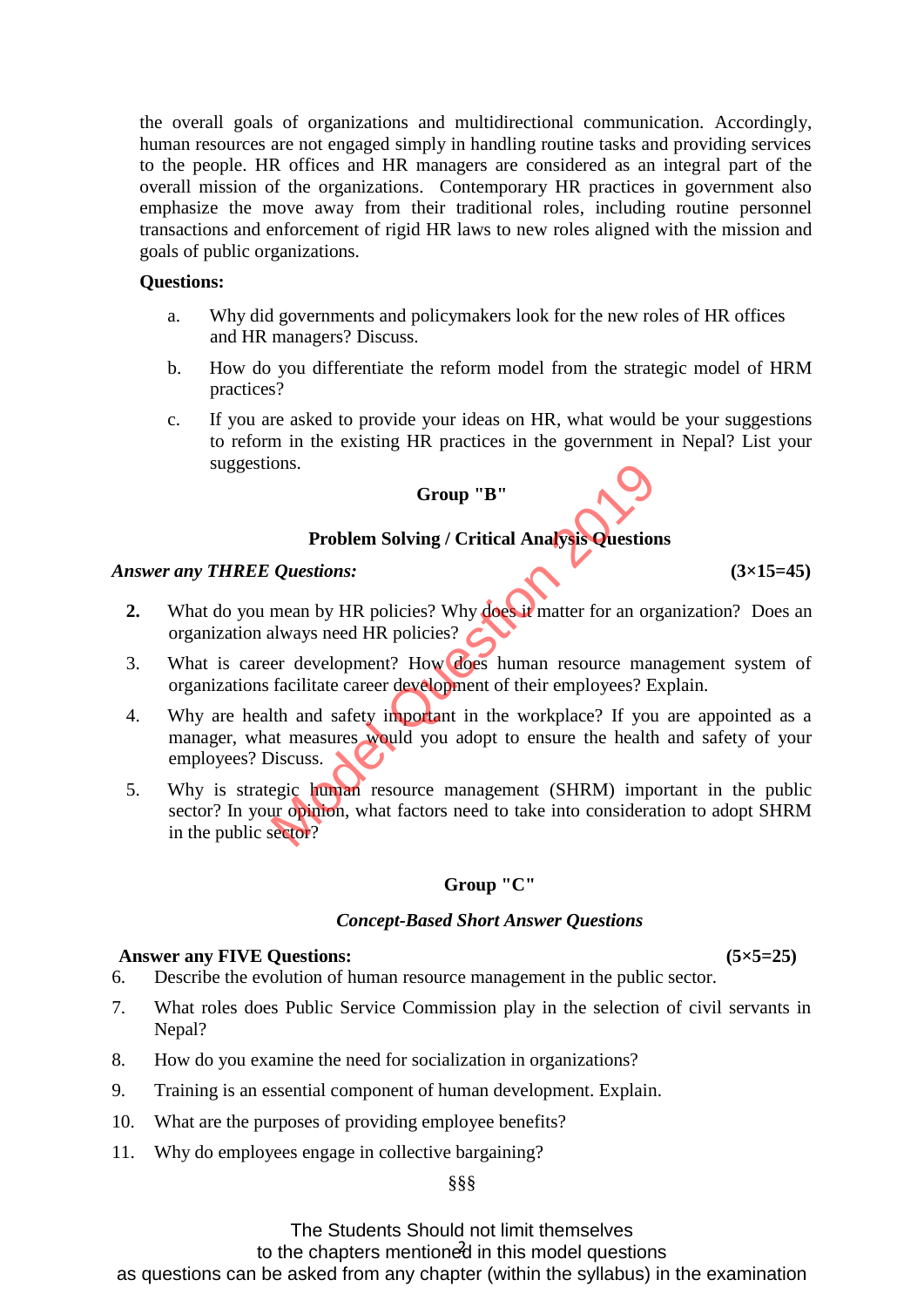| Master of Public Administration (MPA) / First Semester | Full Marks: 100 |
|--------------------------------------------------------|-----------------|
| Subject: MPA 505: Local Self Governance                | Pass Marks: 50  |
| Duration of Examination: 04 Hours                      | Credit Hour: 03 |

Candidates are required to answer all the questions in their own words as far as practicable. Figures in brackets indicate full marks.

#### **Group "A" Case / Situational Analysis Questions**

#### **1. Read the following case carefully and answer the questions that follow: (30)**

The traditional theory of public finance has made a strong case for a major role for fiscal decentralization. This case is based on an improved allocation of resources in the public sector. And it has four basic elements. First, regional or local governments are in a position to adapt outputs of public services to the preferences and particular circumstances of their constituencies, as compared to a central solution which presumes that one size fits all. Second, in a setting of mobile households, individuals can seek out jurisdictions that provide outputs well suited to their tastes, thereby increasing the potential gains from the decentralized provision of public services (Tiebout 1956). Third, in contrast to the monopolist position of the central government, decentralized levels of government face competition from their neighbours; such competition constrains budgetary growth and provides pressures for the efficient provision of public services. And fourth, decentralization may encourage experimentation and innovation as individual jurisdictions are free to adopt new approaches to public policy; in this way, decentralization can provide a valuable "laboratory" for fiscal experiments. of public finance has made a strong case for a reason of public finance has made a strong case for a rease is based on an improved allocation of resources elements. First, regional or local governments are in cess to the p

The decentralized theory of cost functions for local public services are identical across all the local government jurisdictions. It thus focuses solely on differences in demand as the source of welfare gains from fiscal decentralization. It estimate of the price elasticity was low  $(-0.36)$ , it is found that the welfare losses from the centralization of school spending to be quite large. The calculations suggested that the average burden loss associated with moving a rupee of expenditure from a high-spending district to a low-spending district. This estimate assumes, of course, that there are no external effects associated with local school spending, an assumption one might well question. More generally, this approach has an admitted tendency toward large estimates of the welfare losses from fiscal centralization. First, it uses as a benchmark the assumption of uniform provision across jurisdictions under a centralized regime; it thus provides no scope whatsoever for the central authority to adapt outputs to local circumstances. And, second, it assumes fully efficient local decision-making by presuming that the observed outputs under decentralization are at Pareto-efficient levels. It is worth noting, in this context, that these kinds of measures are also likely to produce large estimates of welfare losses from centralization because the existing estimates of the price elasticity of demand for local public goods typically suggest highly price-inelasticedStudents Should not limit themselves

to the chapters mentioned in this model questions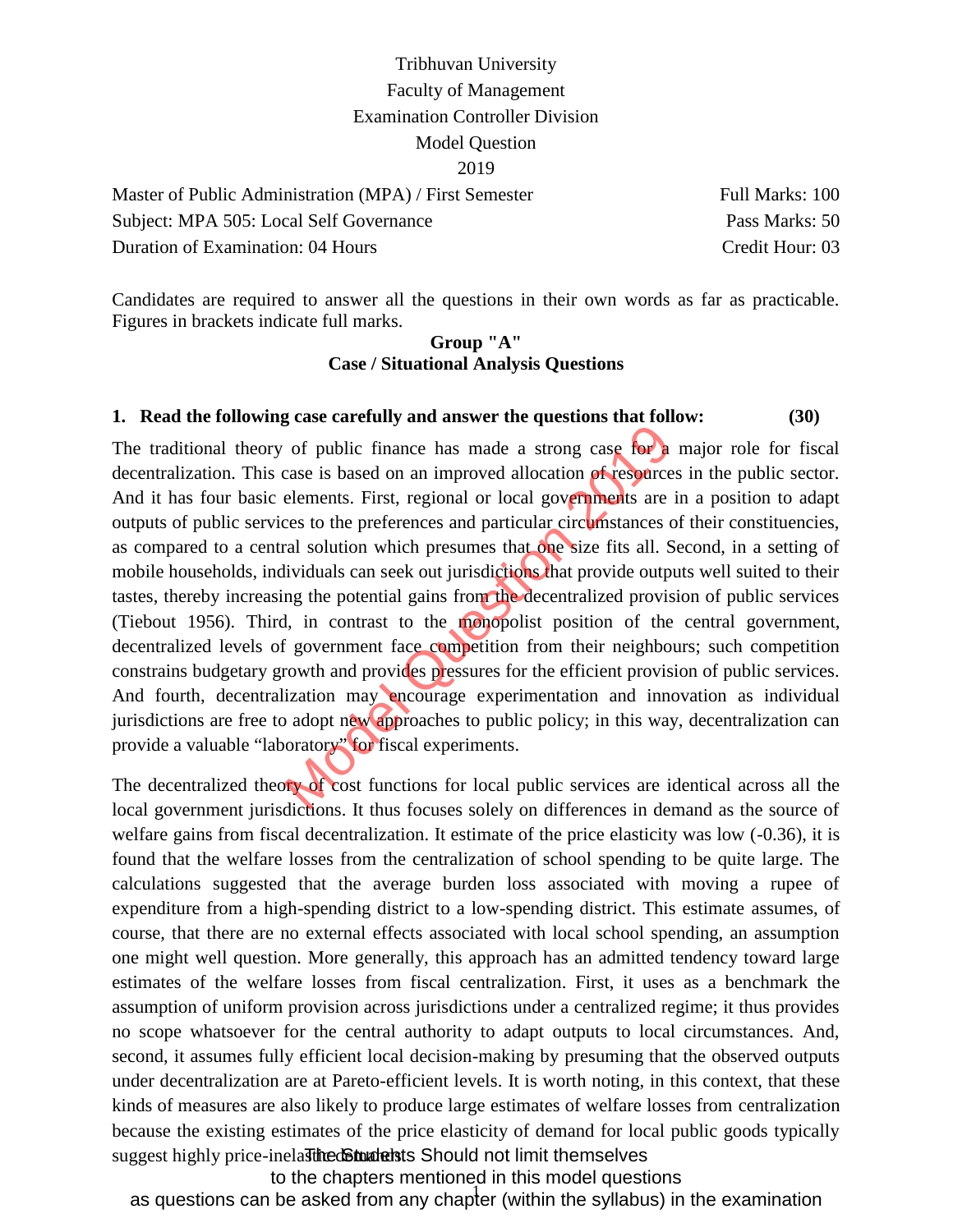Even if there is no variation in demands across jurisdictions, fiscal decentralization can produce welfare gains where costs vary, since with given demands, differing costs will result in differences in efficient levels of output. This is like the case of distorting taxes in that the source of the variation manifests itself on the price, rather than the quantity, axis. Such variation in the costs of providing local public services can come from either of two sources. First, there may be actual differences in the production functions among jurisdictions. The costs, for example, of providing clean, clear roads are likely to be lower in areas where there is relatively mild weather than where winter (and summer) storms make road-clearing operations a more formidable task. Second, there is an altogether different and interesting source of variation in the cost per person of providing local services: the congestion properties of the public service. Suppose, for example, that the local public good is a pure public good within the jurisdiction in which it is provided. Then it will be less expensive per person to provide a given output in a relatively populous jurisdiction. And, hence, the efficient level of output, other things equal, will be higher in such a jurisdiction.

- a. What are the bases for allocation of resources in public sector?
- b. Why, the price elasticity of demand for local public goods is highly price-inelastic?
- c. What are sources of price variation in local public services? And why?

# **Group "B"**

## **Problem Solving / Critical Analysis Questions**

#### *Answer any THREE Questions:* **(3×15=45)**

- 2. What do you mean by local government? Does it perform satisfactorily the role and responsibility at local government of Nepal? Discuss. Season and Calon of Tesoarces in public sector.<br>
Elasticity of demand for local public goods is highly p<br>
elasticity of demand for local public services?<br>
And why<br>
Group "B"<br>
Problem Solving / Critical Analysis Questions<br>
- 3. What do you understand by participatory planning. Discuss on local planning process with reference to local government of Nepal?
- 4. Discuss the concept of Human Resource Management (HRM) at local government level. What are the issues and challenges in regards to practices at local government in Nepal?
- 5. Discuss the concept of fiscal federalism with reference to Nepal.

#### **Group "C"** *Concept Based Short Answer Questions*

#### **Answer any FIVE Questions: (5×5=25)**

- 6. Discuss the changing perspectives of local government in Nepal.
- 7. What are the basis of classification of local government in Nepal?
- 8. Discuss the key features of central-local relationship highlighting its strength and weakness in the context of Nepal.
- 9. What are the constraints on Public Private Partnership (PPP) in local development in Nepal?
- 10. What are the sources of local finance in Nepal?
- 11. Discuss the major roles and responsibilities of local mediation committee of Nepal.

§§§

The Students Should not limit themselves

to the chapters mentioned in this model questions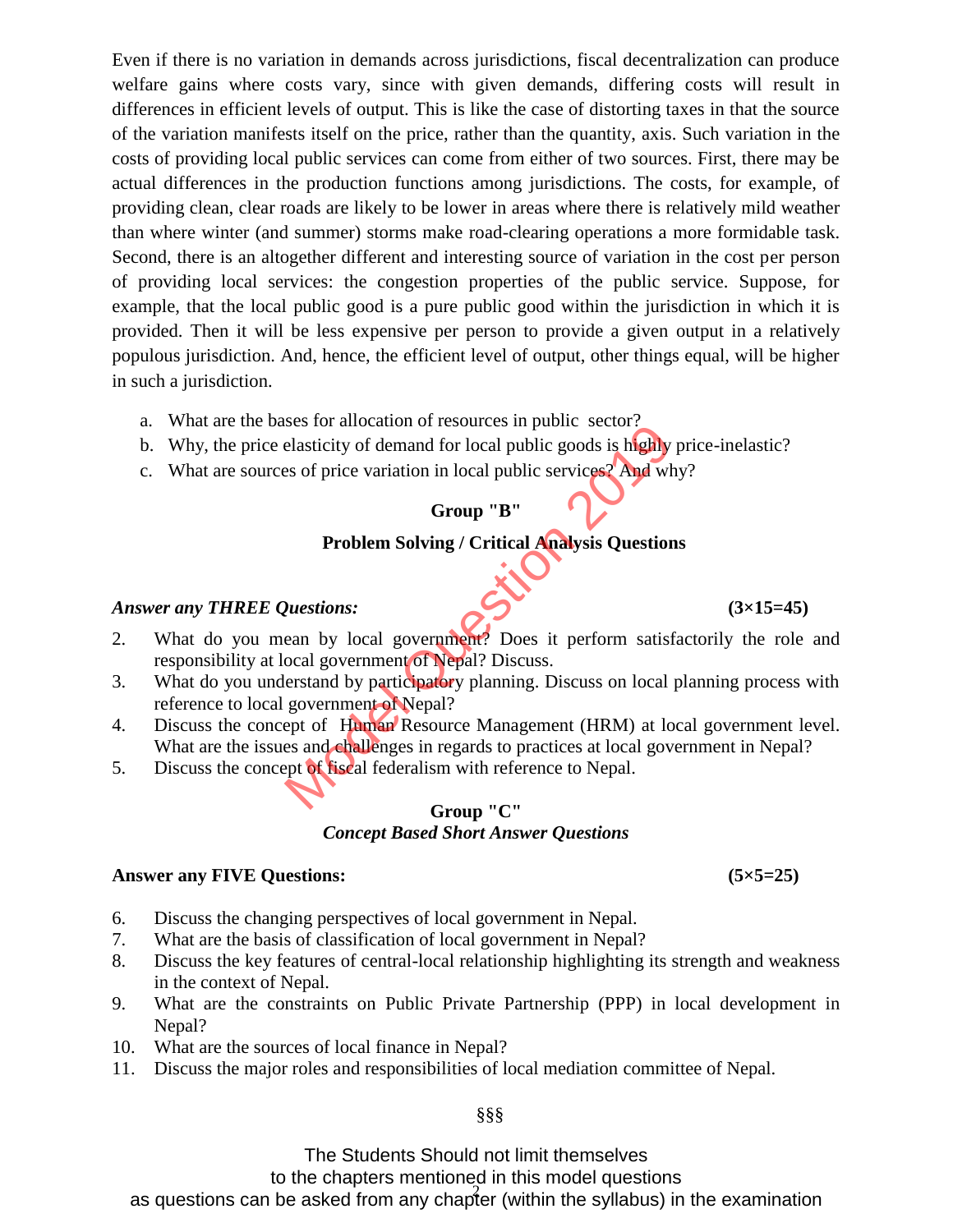#### 2019

| Master of Public Administration (MPA) / First Semester | Full Marks: 100 |
|--------------------------------------------------------|-----------------|
| Subject: MPA 504: Public Finance                       | Pass Marks: 50  |
| Duration of Examination: 04 Hours                      | Credit Hour: 03 |

Candidates are required to answer all the questions in their own words as far as practicable. Figures in brackets indicate full marks.

#### Group "A"

## **Case / Situational Analysis Questions**

1. Carefully read the case given below, critically analyze it and answer the question that follow:  $[3 \times 10 = 30]$ 

Resource gap is a big problem in Nepalese economy. There is a continuous fiscal deficit in the country. On one hand, the level of government expenditure is increasing over time and on the other the scope of taxation is seriously limited to collect the sufficient resources to finance the government expenditure. In such a situation, public debt is an important instrument of mobilizing the resources for economic growth and development of the country. Public debt has important effects on the operation of the economic system of the country. Group "A"<br>Case / Situational Analysis Questions<br>case given below, critically analyze it and answer the<br>problem in Nepalese economy. There is a continuou<br>the level of government expenditure is increasing of<br>tion is seriousl

The public debt or public borrowing in Nepal is considered to be an important source of income of the government. The structure of government finance in Nepal indicates the important role of public debt in meeting the resource gap. Public debt has been used in Nepal as a regular mechanism of deficit financing since the last five decades. Consequently, the burden of debt and debt servicing obligations comes along with it.

- a. Considering the above paragraph explain what are the various sources of public debts in Nepal?
- b. Public debt helps to achieve targeted economic growth but it also places the burden of debt. Discuss about the burden placed by public debt in the Nepalese Economy?
- c. How can public debt be effectively managed?